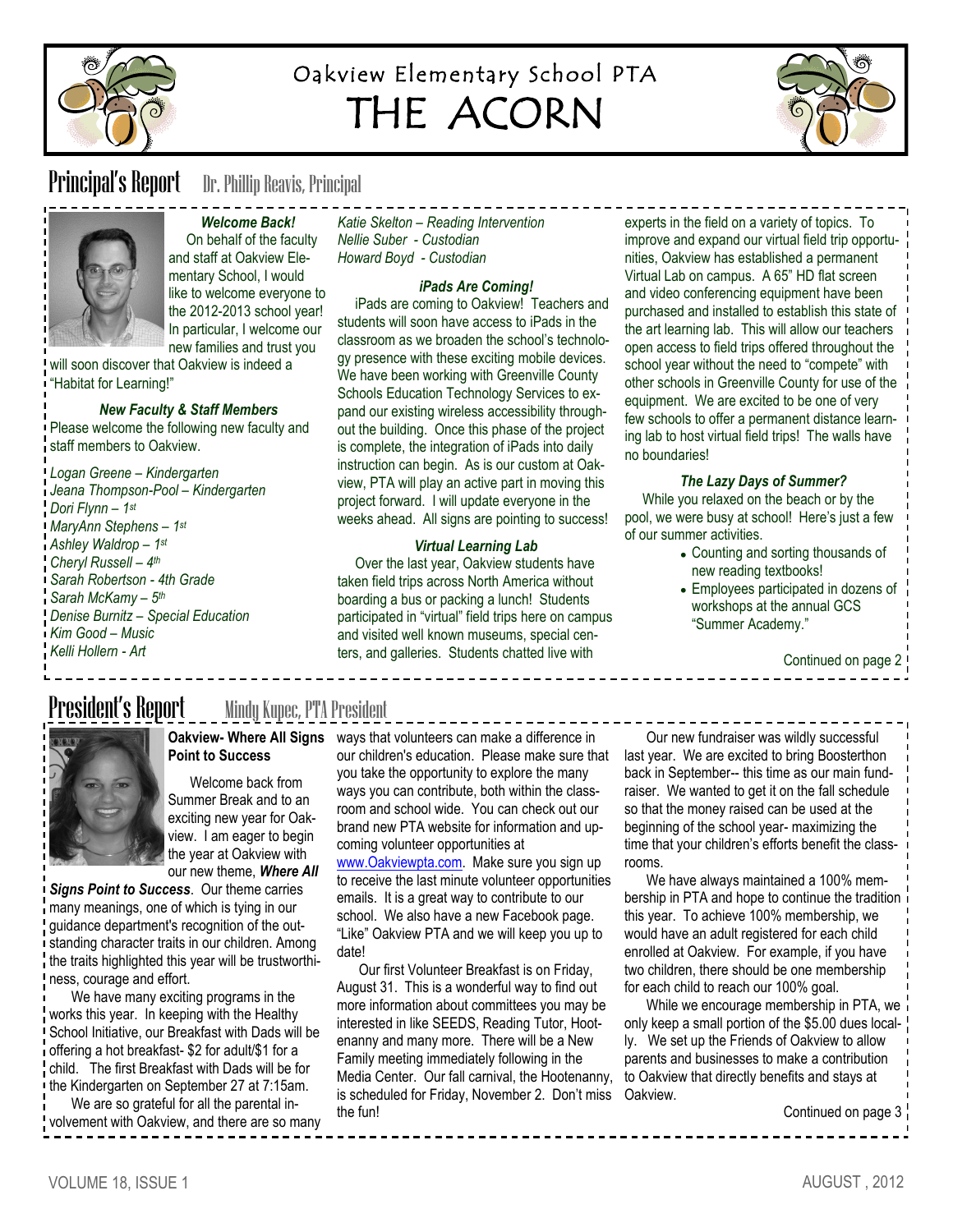## Volunteers Kimberly Masters and Fracine Morris, Co-Chairs

We hope you all had a wonderful summer! We are both new in this position and are really looking forward to working with all of the amazing volunteers that make Oakview so special! If you are new to Oakview or to volunteering, this is a great way to learn more about Oakview, and meet other parents while supporting our school. We can benefit from any amount of your time, whether it is 15 minutes after morning carpool or a year-long commitment as a classroom *Room Coordinator.* Oakview has a volunteer opportunity for everyone!

## **How can you sign-up to be a volunteer at Oakview?**

First, look for the bright pink *Volunteer Opportunities Form* that was included in the *Welcome Back* packet your child received at *Meet the Teacher.* It lists most of the ways you can get involved in and out of the classroom. Please take the time to fill in all of the items that interest you and return it to your child's teacher as soon as possible.

When you visit your child's classroom during Oakview's *Open House and Curriculum Night* on **Thursday, September 6,** you will find details on volunteering in your specific class. To learn more about volunteering at our school, please join us at the *Volunteer Breakfast* on **Friday, August 31 at 9:00am** in the cafetorium. This is a great morning to catch up with friends, meet new ones, and learn more about how you can get involved at Oakview.

If you are interested in being a *Room Coordinator*, you must do so on the pink Volunteers Opportunity form and turn it in no later than **Friday, September 7**.

Introducing our *Volunteer Committee:*

**Kimberly Masters** (Volunteer Co-Chair) masterskf@bellsouth.net **Francine Morris** (Volunteer Co-Chair) jfmorris826@gmail.com **Jen Pestrak** (Kindergarten GLC) robertpestrak@bellsouth.net **Lauren Adams** (1st Grade GLC) lauren11@me.com **Heather Peck** (2nd Grade GLC) heatherpeck@gmail.com **Stephanie Schatteman** (3rd Grade GLC) [sj.schatteman@gmail.com](mailto:sj.schatteman@gmail.com) **Julie Wells** (4th Grade GLC) [wellsfamily33@gmail.com](mailto:wellsfamily33@gmail.com) **Cyndi Jennings** (5th grade GLC) cyndi.jennings@att.net **Maggie Taylor** (Related Arts Coordinator) wagtaylor@msn.com We look forward to volunteering with you.

**Thank you!**

Thank you Volunteers!

Membership Marianne Flythe and Leslie Ferrell, Co-Chairs

Welcome back to an exciting new school year at Oakview. It is time again for our annual PTA and Friends of Oakview membership drives.

Last year we reached 100% membership and our goal is to once again achieve 100% participation by September 5. Please help us reaching our goal

this school year by purchasing at least one membership for each child in your household enrolled at Oakview. When you participate in the Friends of Oakview, 100% of the money stays at Oakview and is spent on specific need in the current school year.

Please join the Oakview PTA and make a donation to Friends of Oakview today so we can continue to make Oakview a great school for our children.



P**incipal** \_\_\_ <u>Continued fr</u>om page 1

- Eighteen rising first grade students attended "Footsteps to First Grade," a four week, invitation only, readiness program.
- The custodial services team waxed tile floors and cleaned carpet in the building totaling
- approximately 120,000 square feet.
- Greenville County Schools replaced the aging carpet in the front office and other spaces in the building.
- Additional security lighting was installed on portable classrooms.
- The new electronic marquee is up and running
- and the old one has been removed.

Employee interviews to support instruction and programs for the expected 1,140 student enrollment.

## *It's All On Line!*

 Please access Oakview's web site to read the most current information related to school events. For your review, parents can find our school calendar, student handbook, GCS Student Behavior Code, forms for various programs, and updates on current events! The school calendar will be updated daily so check it frequently!



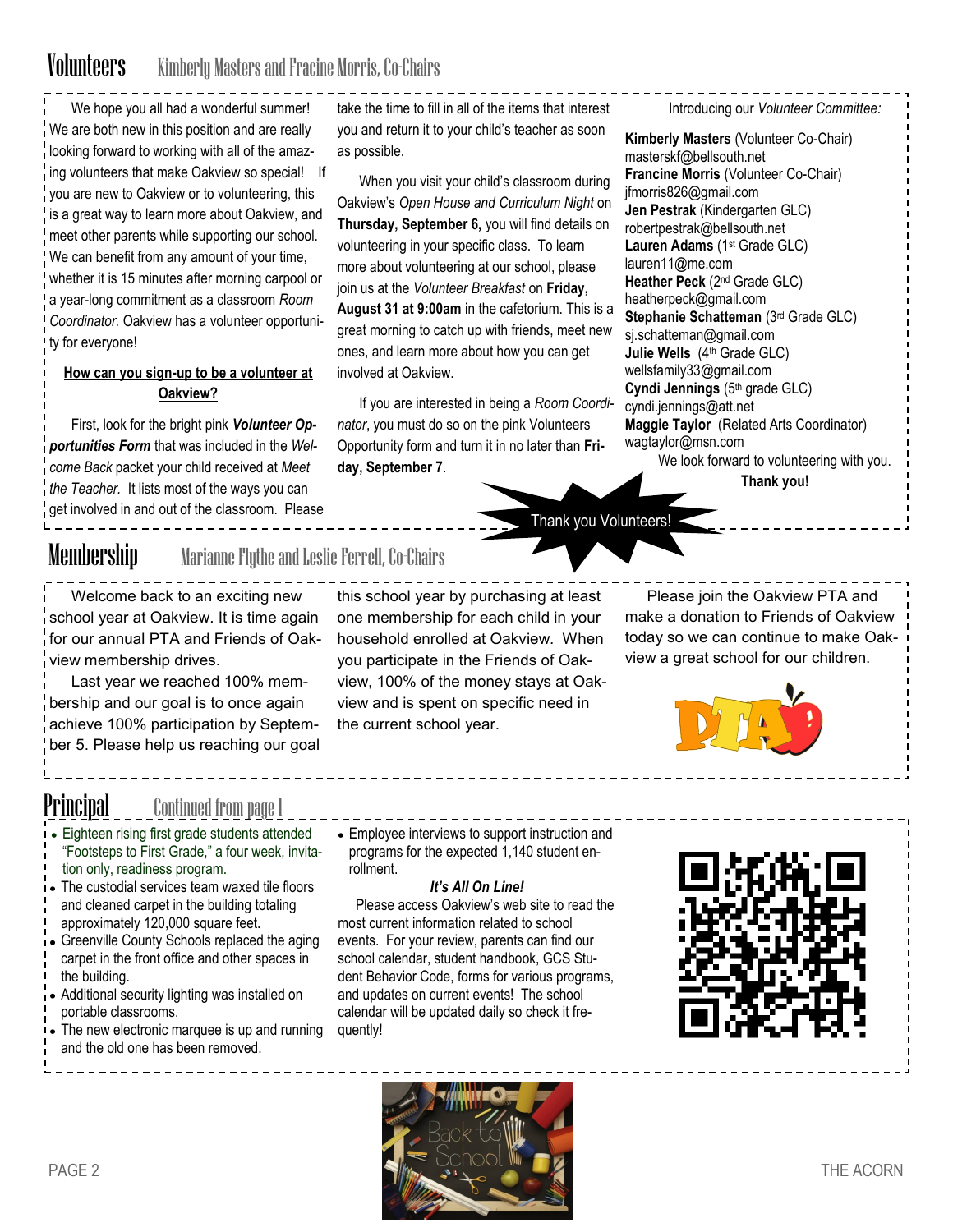## *Money for Nothin'*

This school year, Oakview will move into the digital age! Indeed, we will have our own PTA website and as such we are encouraging parents to look for the easy ways to raise money for Oakview Elementary. As co-chairs for Ways and Means, we will be encouraging parents to support Oakview actively and passively. What does that mean?

### **Active Fundraising - Boosterthon:**

This will be our main fundraiser and only one this sure to tie it to Oakview and we will receive 1% year! While Hootenanny is always a fun and important event and a huge bonus for PTA fundraising, PTA board members decided to change things up this year. There is more on this in the Boosterthon article of the Acorn.

## **Passive Fundraising - Supporting Oakview by Shopping:**

**Grocery Booster Programs:** BiLo and Publix both offer booster programs that dedicate a percentage of your grocery store purchase to Oakview. Simply get a BiLo Booster card and a Publix Booster card from Oakview PTA and be sure to use it every time you shop! If you have a BiLo Bonus Card, go to www.**bi-lo**[.com/community/](http://www.bi-lo.com/community/boostersplus/) **[boostersplus](http://www.bi-lo.com/community/boostersplus/)**/. Have kids at more than one school? BiLo does offer the opportunity to split

the percentage to up to three schools. Each organization then sends a check once a year or quarterly for the funds our school has earned. Really, nothing could be easier than that! For Publix information, go to [www.publix.com](http://www.publix.com) for additional information. Check out their community involvement page. Since Publix's inception, Oakview has received \$48,000 from this program! Truly amazing!

**Target Red Cards:** If you have one of these, be of your purchases. The red card is either a debit or a credit card so it works no matter what your personal budgeting options are. For more information on tying your card to Oakview go to <https://www-secure.target.com/redcard/tcoe>

**Amazon.com Partners:** This year, we will be offering an additional opportunity to support our school. More information will be provided, but if you are like us, you do a lot of shopping on Amazon from Kindle purchases to holiday shopping! Why not have some of that come back to Oakview? Well now it can! Up to 5% depending on the purchase!

**BoxTops for Education:** Again, another easy way to have what you already do and the products you already purchase benefit Oakview.

Please see additional information on this in your back-to-school packet and on our PTA website. Get your neighborhood involved too! If you have neighbors that don't have school-age kids, ask them to save the pink box tops and make a plan to collect them each quarter. The students have a blast competing for the class that can collect the most! Their website

[www.boxtopsforeducation.com](http://www.boxtopsforeducation.com) has more information and a list of vendors that you can shop from online or products to look for in stores. Donations vary by store and product.

Restaurant nights are another great way to buy dinner for the family and support Oakview at the same time! All of the funds we raise go right back into classroom and school support at OES!



## **President** Continued from page 1

Through Friends of Oakview, the PTA is able to provide many of the mini teacher grants and other supplies for our school.

You may wonder where the money raised through fundraising is going this year. High on the list, the PTA would like to purchase iPads that would be available for children in all grades to use. We are also looking into making additions to our Leveled Readers program.

Early next year, we are bringing back Family Bingo Night. But even more exciting is that each night during Bingo, we will be holding a simultaneous Art Show where the children's artwork will be matted, framed and available for purchase. Stay tuned for more information.

It's going to be a fun and busy year that will fly by before you know it! I'm very excited to get

this year underway and look forward to working with each one of you. We have our first general PTA meeting on September  $6<sup>th</sup>$  (the same evening as Curriculum Night) where we will discuss and vote on this year's budget. Save the date! Please don't hesitate to contact me or any other PTA Board member with any questions.

# Restaurant Nights!

## **Restaurant Nights Are Back Better Than Ever! 2012-2013**

This year we are excited to announce we have some new restaurants for our Restaurant Night fundraiser. **Twisted Cup and Your Pie** will be joining our team and back by popular demand is **Chick-fil-A**.

Twice a month, give yourself a break from cooking on those hectic school

nights and help raise money for our school at the same time. The restaurants will donate a percentage of our sales that night back to Oakview (be sure to let them know you are from Oakview). What a great and easy way to help our school while at the same time enjoying good food with friends and family. Be on the lookout for flyers or stickers coming home with your children with the restaurant night information.

Below are the restaurants participating:

- **Chick-fil-A on Woodruff Road only**
- **Sabrosos on Woodruff Road**
- **Twisted Cup on Woodruff Road**
- **Stevie B's on Woodruff Road**
- **Your Pie on Woodruff Road**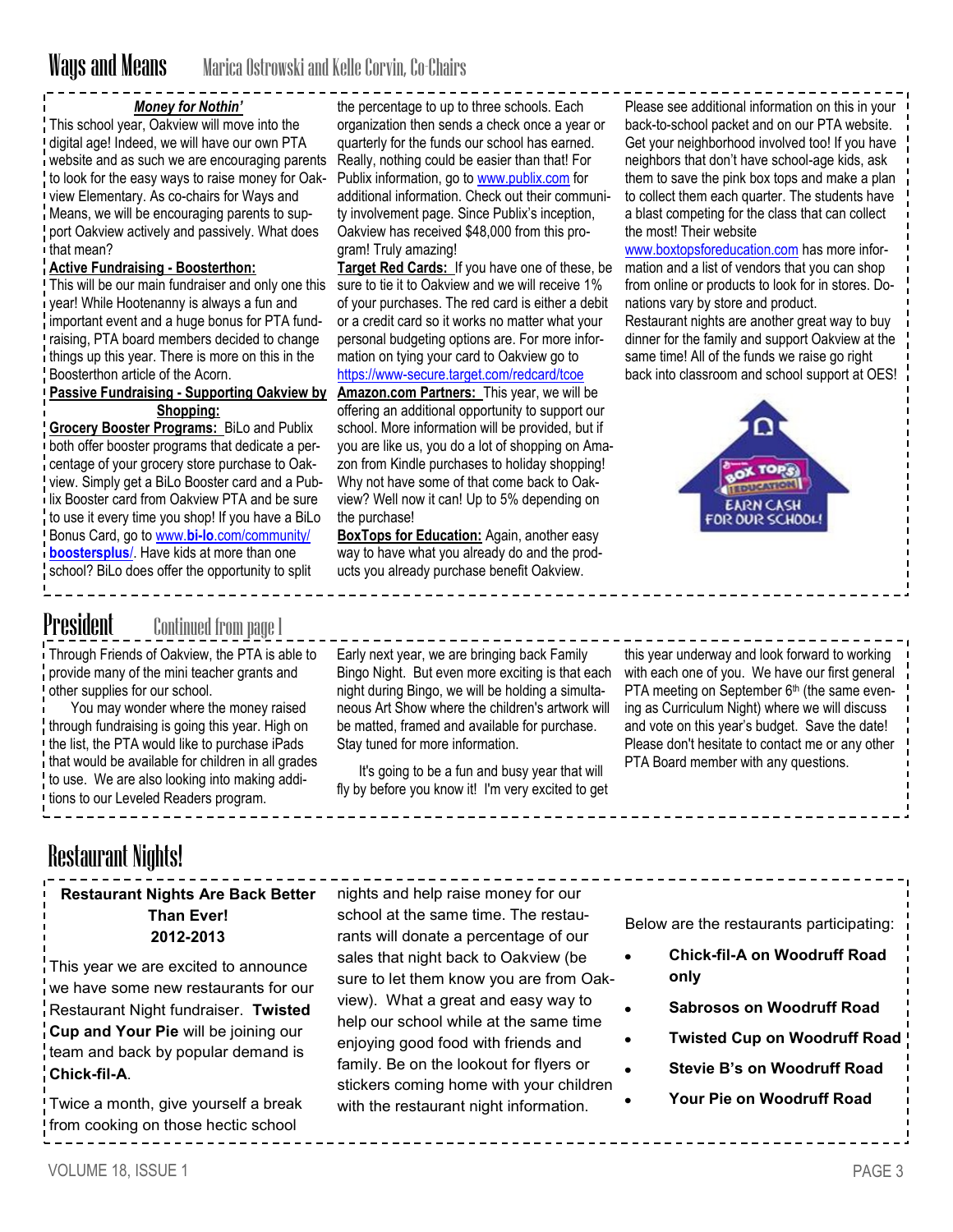

Mark you calendars for the biggest bash of the school year: Oakview's Hootenanny fall festival on Friday, Nov. 2. As usual, the festival will run from 4:30 p.m. -9 p.m., and those of you who are new to the school will be blown away by the four and a half hours of fun.

Hootenanny 2012 will once again feature a carnival midway stuffed with rides and treats such as cotton candy. Other

a fun zone with confetti eggs and silly string, the Angry Owls game, and a cake-decorating contest in conjunction with the cakewalk.

Plan to come early and stay for dinner on site, where you can choose

from several food vendors for a quick and tasty meal. And don't forget to buy one of the big, beautiful tissue-paper flowers that are a Hootenanny tradition.

This is a top fundraiser for the PTA, so we will be asking for your help to make it a success. As always we will need donations of items such as silly string for the fun zone. We will also need

highlights include Bingo, booth workers for the night of the festival and volunteers to help with preparations such as making those gorgeous tissue-paper flowers.

> Your Hootenanny committee is at work on modernizing our sign-up system for those donations and volunteer shifts. In past years, parents have signed up on sheets that were set out in each classroom for open house. This year we plan to do all sign-ups for the festival online through a site such as SignUpGenius.com. Look for details to follow.

In the meantime, if you have any questions, please contact Jean Scott at [di](mailto:dianajeanscott@yahoo.com)[anajeanscott@yahoo.com](mailto:dianajeanscott@yahoo.com), and don't forget to save the date. See you at the Hoot!



Big News!!!

# Oakview PTA now has a website!!!!

Check it out at Oakviewpta.com

Also, please register on the website to receive

every issue of the ACORN by email!

 $\binom{6}{1}$ 

 $\overline{M}$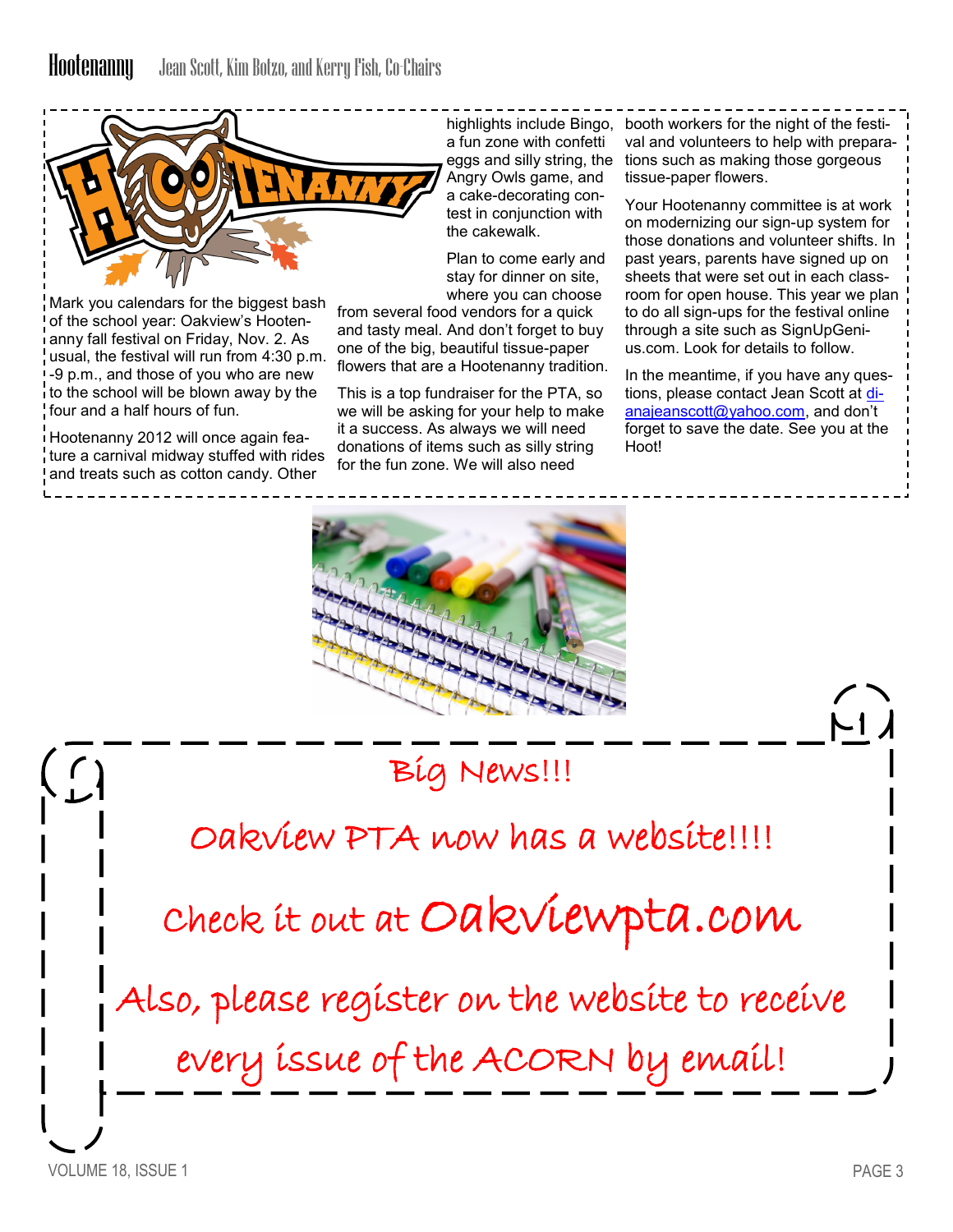# Legislative Updates Melissa Pair, Chair

Thorughout the 2012-13 year, the Oakview PTA Legislative Committee will provide information to Oakview families, teachers and staff regarding local, state and federal educational issues that may impact Oakview Elementary School while keeping the Oakview community informed about budget and funding challenges facing our schools. This November we will have the opportunity to elect new representation at both the state and federal levels; the Legislative Committee will provide overviews of the education

policies of our elected officials in addition to hosting forums with our representatives.

If you would like to serve on the Committee, please contact me at [mjpair@gmail.com](mailto:mjpair@gmail.com)

New Families Amee Deean and Melanie Veness, Co-Chairs

We would like to take this opportunity to welcome all the new families to Oakview! If this is your family's first year at our wonderful school, we want to invite you to a special meeting with our Principal, Dr. Reavis. This will take place on **Friday, August 31,** immediately following the Volunteer Breakfast. This meeting gives you an opportunity to get answers to any questions you or your family may have. We hope you are having a good transition to Oakview and we want to make sure we can make it a GREAT school year!!

# Boosterthon Fun Run Trish Kolarik and LeeAnne Weeks, Co-chairs



Welcome Back to School everyone! With the start of school we will also be getting ready for this year's MAIN fundraising event, the Boosterthon Fun Run!!

Our run last spring was a **tremendous** suc-

cess, and SO much fun!!! As a result, the PTA has decided to drop most of our other product

based fundraisers and make the Fun Run our MAIN event of the year! By moving the event to the fall, we will be able to have a better handle on our PTA budget and utilize these funds properly in the year that they are raised.

This year's event has a new theme, Highway USA: On the Road to Good Choices. We hope this year's character education theme will build on what our students learned last year in developing leadership and character traits we want all of our kids to have.

**Important dates:** 

**Student Pep Rally: Monday September 17th Fun Run: Wednesday September 26th First Collection Date: Wednesday October 3rd Second Collection Date: Wednesday October 10th** More information will follow after Labor Day, but please direct any questions to the Boosterthon Chairpersons, LeeAnne Weeks ([lweeks@compoundgroup.com\)](mailto:lweeks@compoundgroup.com) or Trish Kolarik ([trish@kolarik.org\)](mailto:trish@kolarik.org).

## Spirit Wear **Aimee Lonergan and Kim Robertson, Co-Chairs**



Be prepared for Oakview's Spirit Contact Aimee Lonergan-Days!!! This year's fabulous tees are a bold and beautiful orange! T-shirts will be \$12 and available for purchase at Meet the Teacher, August 20th. Orders can be placed for hoodie sweatshirts for \$22.

[aimeemalia@gmail.com](mailto:aimeemalia@gmail.com) or Kim Robertson[kimrobertson@bellsouth.net](mailto:kimrobertson@bellsouth.net) with any questions.